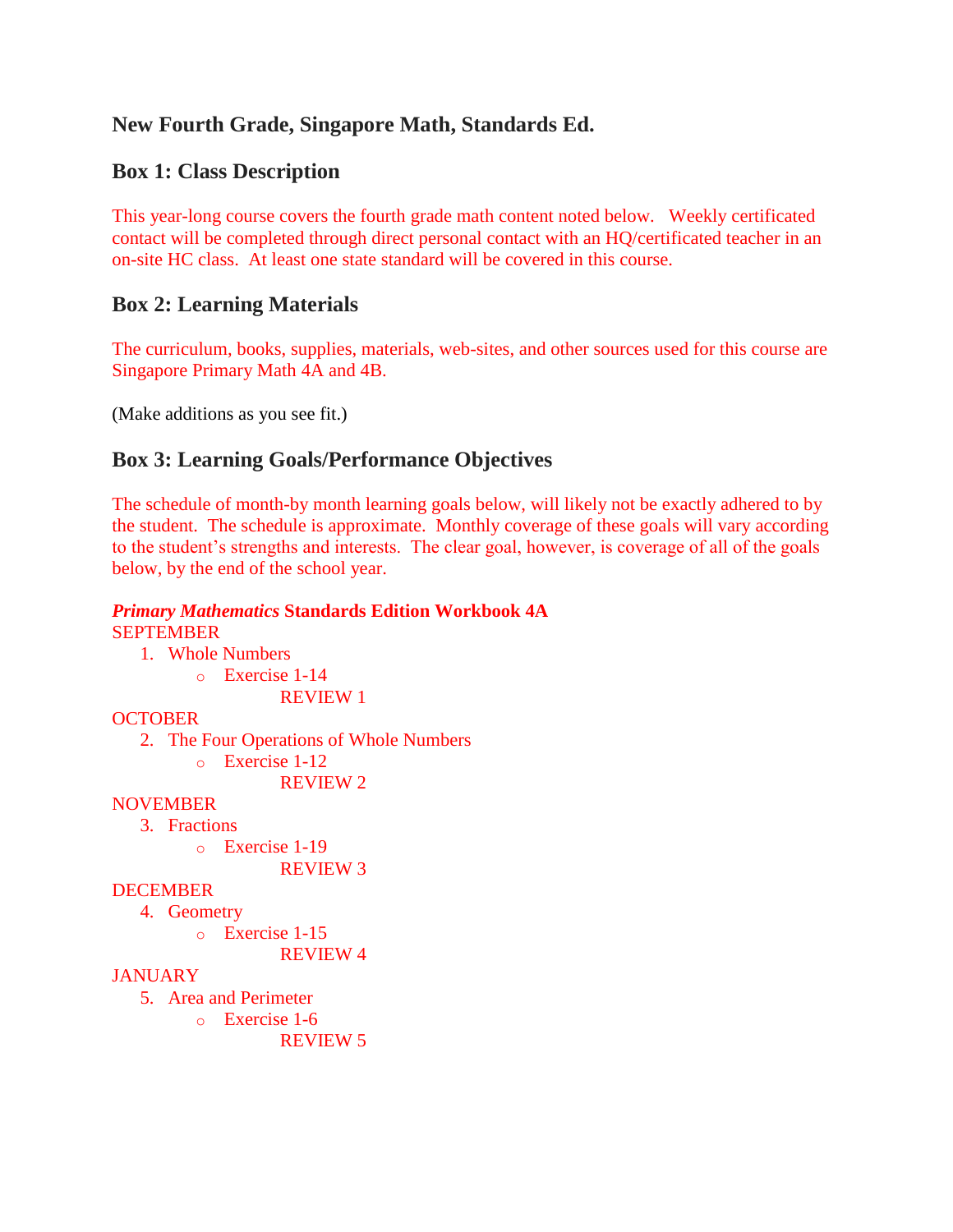### *Primary Mathematics* **Standards Edition Workbook 4B**

#### **FEBRUARY**

- 6. Decimals
- o Exercise 1-15 REVIEW 6 7. The Four Operations of Decimals o Exercise 1-20 REVIEW 7

#### MARCH

8. Congruent and Symmetric Figures o Exercise 1-8

REVIEW 8

#### APRIL

9. Coordinate Graphs and Changes in Quantities o Exercise 1-4

REVIEW 9

### **MAY**

10. Data Analysis and Probability

o Exercise 1-7

REVIEW 10

#### **JUNE**

11. Measures and Volume

o Exercise 1-6

REVIEW 11

### **Box 4: Learning Activities**

Each day the student will complete a math lesson. They will have a new lesson/concept/learning explained, demonstrated/taught. They'll complete practice problems to ensure understanding of content. They will have independent practice/homework over those concepts. They will re-do and correct any which they missed. When review is needed, we'll not learn a new concept but take the time needed to re-teach or reinforce needed concepts.

#### **(Make additions or deletions as you see fit.)**

### **Box 5: Progress Criteria/ Methods of Evaluation**

Student monthly progress evaluation is made on the basis of weekly certificated contact, work samples, communications with students, communications with parents, and performance in onsite classes. It is electronically communicated to parents via WINGS. It is our goal that the